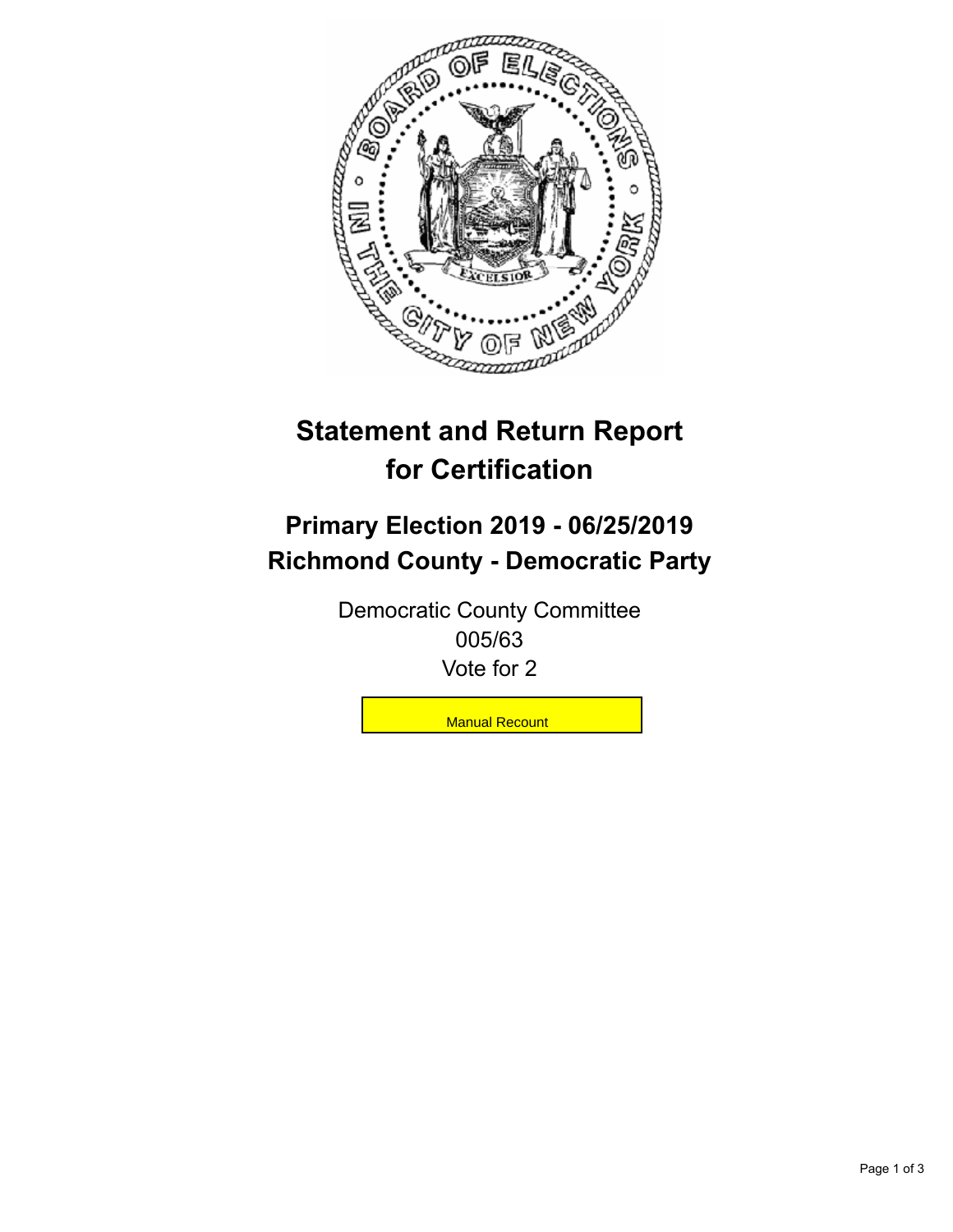

## **Assembly District 63**

| <b>PUBLIC COUNTER</b>                                    |   |
|----------------------------------------------------------|---|
| <b>MANUALLY COUNTED EMERGENCY</b>                        | 0 |
| ABSENTEE / MILITARY                                      | 2 |
| AFFIDAVIT                                                | 0 |
| <b>Total Ballots</b>                                     | 3 |
| Less - Inapplicable Federal/Special Presidential Ballots | 0 |
| <b>Total Applicable Ballots</b>                          | 3 |
| <b>ALEXIS MARANGOS</b>                                   |   |
| <b>CINDY MARANGOS</b>                                    | 0 |
| <b>MARY JACOB-ALEX</b>                                   |   |
| JOJY K. ALEX                                             | 0 |
| <b>Total Votes</b>                                       | 2 |
| Unrecorded                                               | 4 |